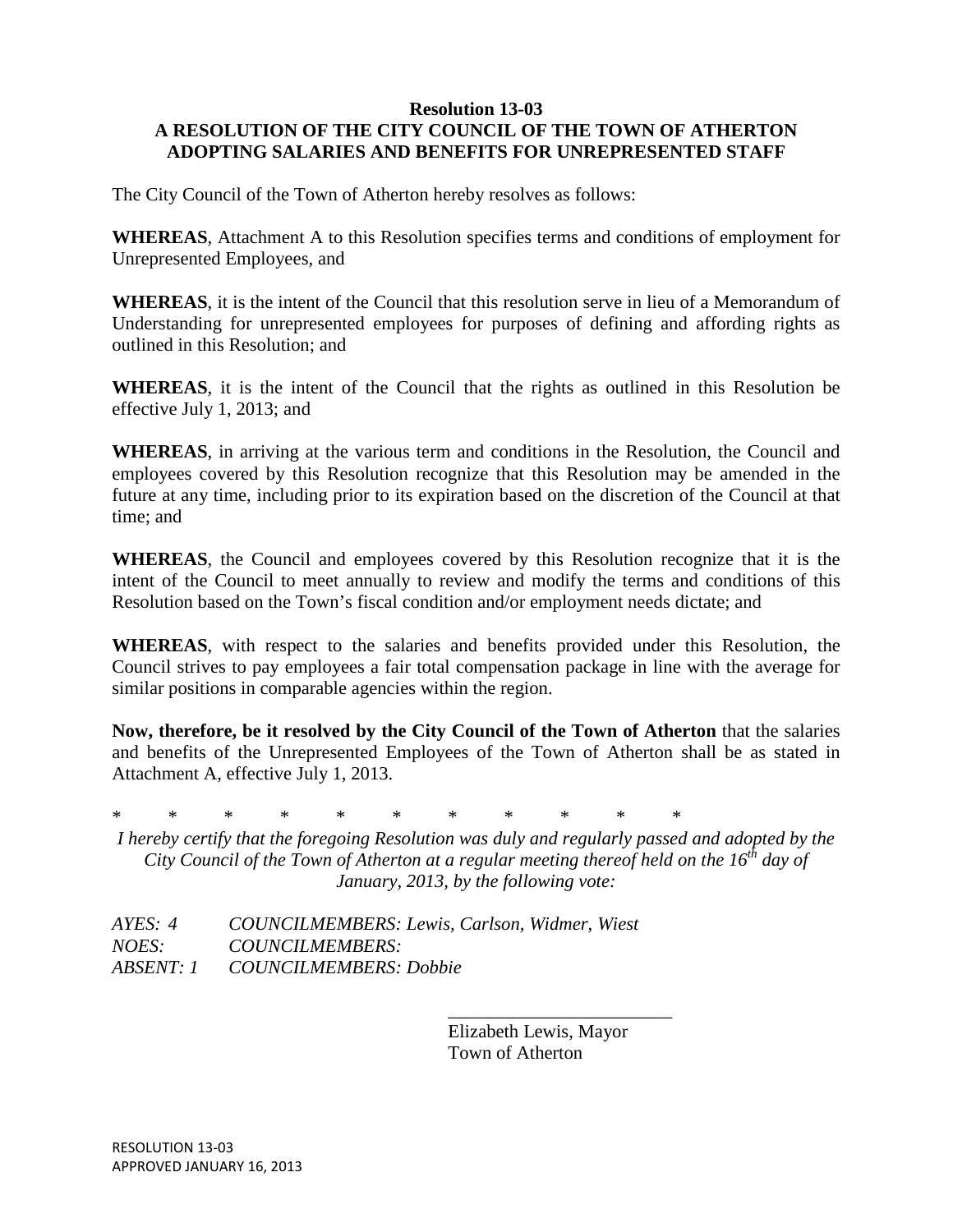ATTEST:

\_\_\_\_\_\_\_\_\_\_\_\_\_\_\_\_\_\_\_\_\_\_\_\_\_\_\_\_ Theresa N. DellaSanta, City Clerk

APPROVED AS TO FORM:

\_\_\_\_\_\_\_\_\_\_\_\_\_\_\_\_\_\_\_\_\_\_\_\_\_\_\_\_ William B. Conners, City Attorney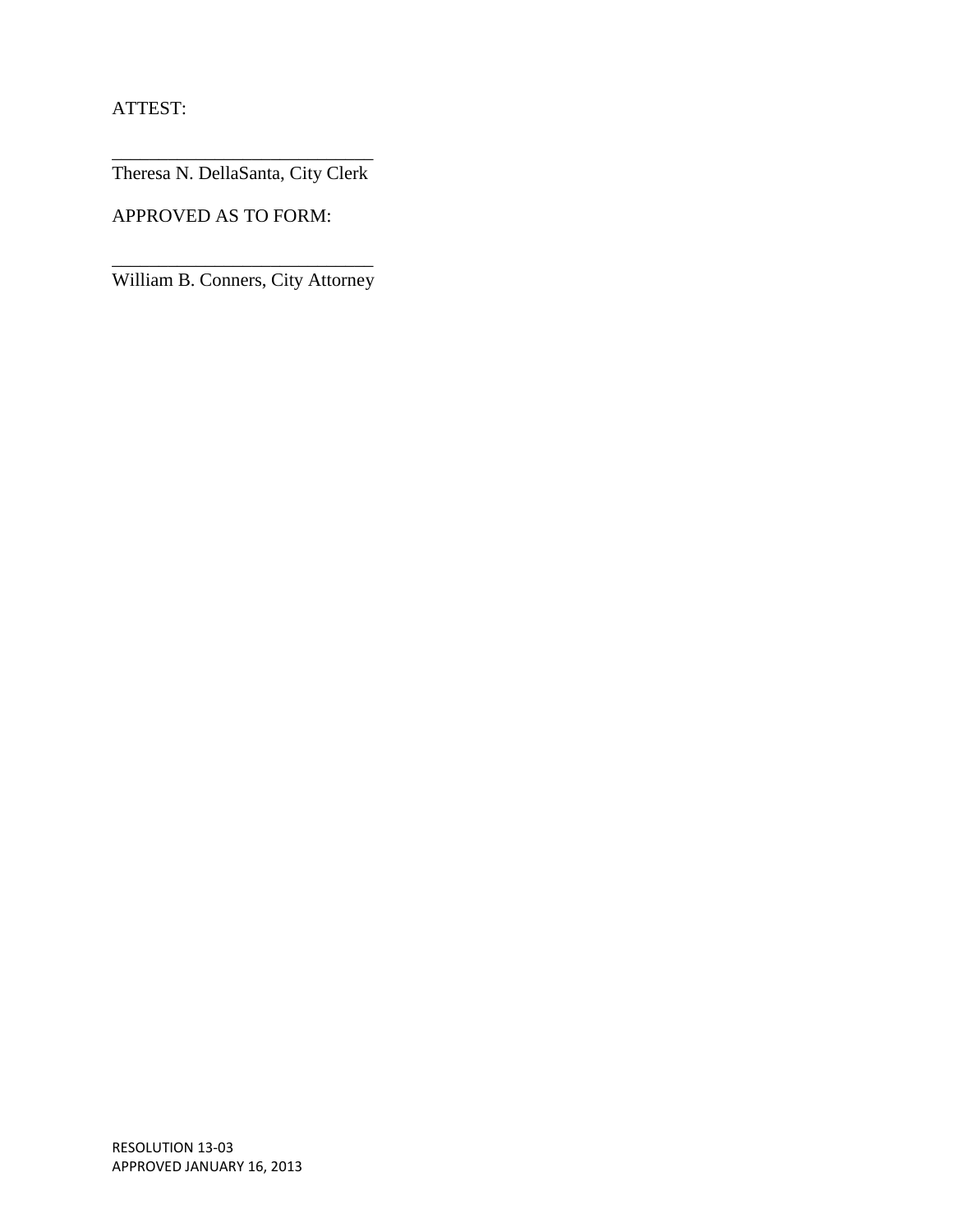# **Resolution No. 13-03**

### **TOWN OF ATHERTON**

### **Unrepresented Employees Salary & Benefit Resolution**

#### **GENERAL PROVISIONS:**

The following salary and benefit programs shall apply to all local miscellaneous and safety employees in the classes and at the levels noted herein. It is intended that this Resolution serve in lieu of a Memorandum of Understanding for unrepresented employees for purposes of defining and affording rights as outlined in this Resolution.

1. **TERM**: This Resolution shall be effective July 1, 2013. As a practice, this Resolution may be returned annually to the City Council for review and modification as the Town's fiscal condition and/or employment needs dictate.

### **TOWN OF ATHERTON MONTHLY SALARY COMPENSATION**

| <b>JOB DESCRIPTION</b>                              | <b>STEP A</b> | <b>STEP B</b> | <b>STEP C</b> | <b>STEP D</b> |
|-----------------------------------------------------|---------------|---------------|---------------|---------------|
| <b>DEPARTMENT HEADS</b>                             |               |               |               |               |
| <b>Finance Director</b>                             | 12,504.15     | 13,129.36     | 13,785.83     | 14,475.12     |
| <b>Police Chief</b>                                 | 12,883.32     | 13,527.49     | 14,203.86     | 14,914.06     |
| <b>Public Works Director</b>                        | 12,578.38     | 13,207.30     | 13,867.67     | 14,561.05     |
| <b>City Clerk</b>                                   | 8,273.53      | 8,687.20      | 9,121.56      | 9,577.64      |
| <b>MID-MANAGEMENT</b>                               |               |               |               |               |
| <b>Police Lieutenant</b>                            | 10,681.61     | 11,215.69     | 11,776.48     | 12,365.30     |
| <b>Associate Engineer</b>                           | 7,382.76      | 7,751.89      | 8,139.49      | 8,546.46      |
| <b>Public Works Superintendent</b>                  | 9,738.92      | 10,225.87     | 10,737.16     | 11,274.02     |
| <b>CONFIDENTIAL</b>                                 |               |               |               |               |
| Accountant                                          | 5,979.55      | 6,278.53      | 6,592.46      | 6,922.08      |
| <b>Executive Assistant to the Police Department</b> | 6,017.10      | 6,317.96      | 6,633.86      | 6,965.55      |
| <b>Office Specialist</b>                            | 4,684.97      | 4,919.22      | 5,165.18      | 5,423.44      |
| <b>Account Technician</b>                           | 5,207.00      | 5,467.36      | 5,740.72      | 6,027.76      |

#### 2. **COVERED CLASSIFICATIONS**:

Non-Management, Confidential Accountant Executive Assistant to the Police Department Office Specialist Account Technician

Mid-Management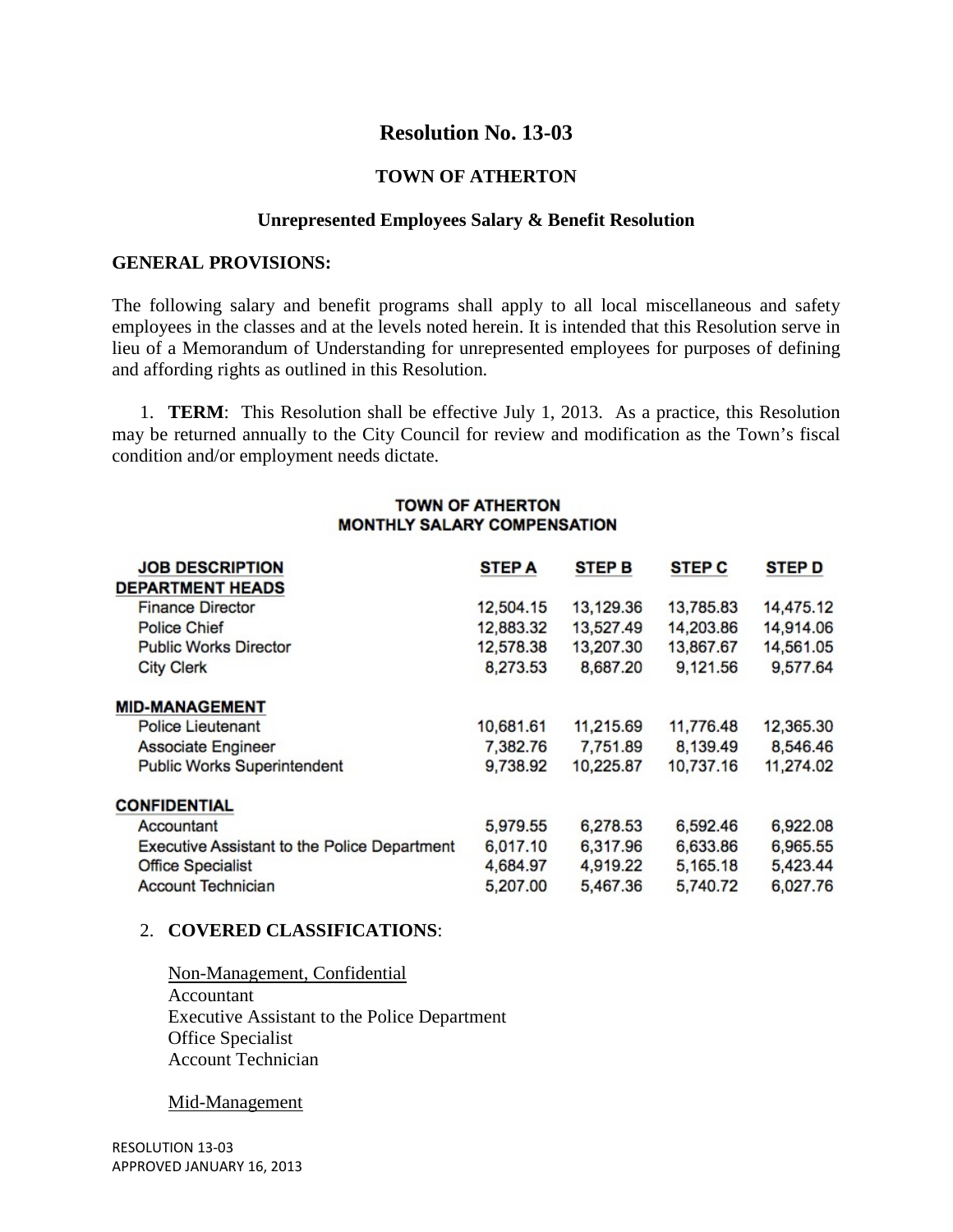Associate Engineer Police Lieutenant Public Works Superintendent

Department Heads City Clerk Finance Director Police Chief Public Works Director

- 3. **HOURS OF WORK**: The standard workweek for employees occupying full-time positions consists of forty (40) hours in any seven (7) day period. The workweek begins at 12:01 A.M. Sunday and ends 11:59 P.M. the following Saturday. The City Manager shall designate shift schedules for all employees with due regard for the convenience of the public and the laws of the State and the needs of the Town. The Town reserves the right to consider changes to the standard workweek to facilitate adjustments to Town Hall operating hours.
- 4. **FLEXIBLE SCHEDULES**: At the request of the Department Head and following review and approval by the City Manager or his/her designee, a flexible work schedule may be implemented for employees covered by this Resolution. The City Manager's evaluation shall give consideration to the needs of the Department/Employee as well as the desire of the City Council to continue to provide all Town services on a schedule that is conducive to providing uninterrupted service to its residents throughout the week.

Each flexible schedule approved shall be evaluated by the City Manager or his/her designee no later than six months following its implementation. The purpose of the evaluation will be to determine if it is in the best interests of the Town of Atherton to continue the flexible schedule, or any modifications to the schedule that would be necessitated by the City Manager's evaluation.

## **COMPENSATION**

- 5. **WAGES – PROGRESSION WITHIN STEPS**: Employees are eligible to progress from Step A to Step B six (6) months after their hire date or date of entry into the job classification, provided they have received a satisfactory performance evaluation conducted by their supervisor. Thereafter, employees may progress between steps B through D twelve (12) months after date of entry into the previous step provided they have received a satisfactory evaluation.
- 6. **OVERTIME**: All non-management, confidential employees are subject to and shall receive when appropriate, overtime compensation in accordance with the provisions of the Fair Labor Standards Act and California labor laws. Mid-management and Department Heads are exempt from overtime.

All compensable overtime must be authorized by the Department Head or designated representative in advance of being worked. If prior authorization is not feasible because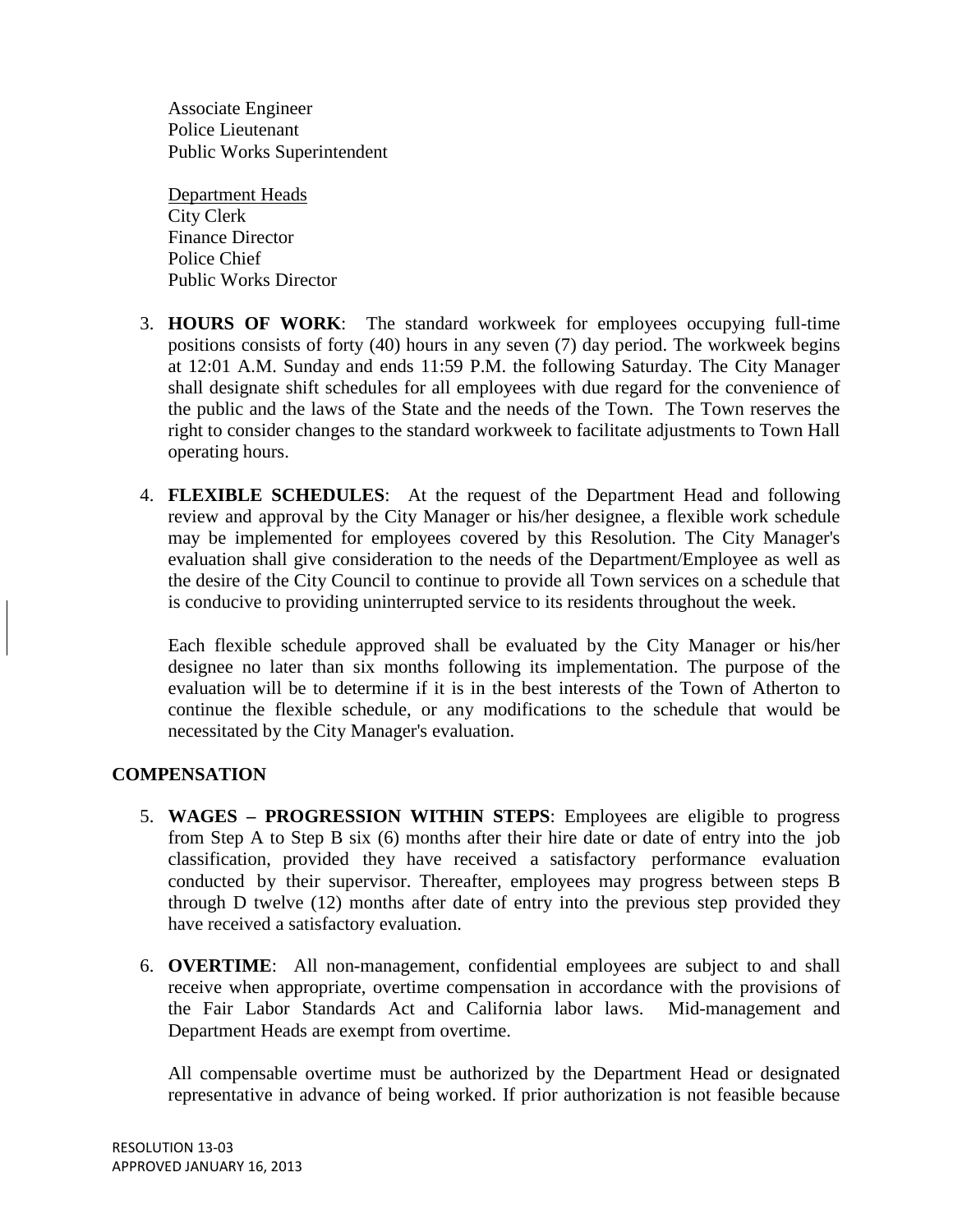of emergency conditions a confirming authorization must be made on the next regular working day following the date on which the overtime was worked.

Any authorized time worked in excess of forty (40) hours in the applicable designated FLSA workweek shall be considered overtime and shall be compensable at the rate of one and one-half (1½) times the employee's regular rate of pay. Compensatory time off may be taken in lieu of overtime payment. For purposes of this section, Overtime, as defined in applicable state or federal law, the term "time worked" excludes time in paid status but not worked (e.g. paid sick, vacation, holiday, disability or other compensatory time off.) Compensatory time off shall be at a time mutually agreeable to the employee and the Department Head. Compensatory time off which accrues in excess of forty-eight (48) hours will be liquidated by monetary payment during the month of October. An employee shall not be required to reduce a scheduled workday in whole or in part to avoid the payment for overtime worked on another scheduled work day.

7. **PAY FOR TEMPORARY OR INTERIM APPOINTMENT TO A HIGHER CLASSIFICATION**: An employee who is temporarily appointed and performs the work of a position in a higher classification temporarily vacated by its incumbent either covered by or outside of employees covered by this resolution for more than five (5) consecutive workdays shall be paid five percent (5%) above the regular rate he or she received in his or her regular lower classification for such time as working out of class. However, if the position in the higher classification is vacant (has no incumbent) and the employee is given an interim appointment to such position pending the permanent filling of such position, he or she shall be paid five percent (5%) above the regular rate he or she received in his or her regular lower classification, or the rate of the first step of the range assigned to the higher classification, whichever is greater for the period of time working in that position. In no event shall such pay exceed the maximum of the range of the classification in which the employee is temporarily assigned. Payment shall commence with the first (1st) workday of the temporary or interim assignment and shall continue, including holidays, during the period of temporary or interim assignment. Such appointment shall be in writing by the Department Head and approved by the City Manager or his designated representative; however, any appointment to a temporary Department Head classification shall be approved by the City Manager. Only the City Council may authorize a temporary appointment to the position of City Manager.

## **PAID LEAVES**

- 8. **LEAVES COVERED UNDER STATE AND FEDERAL LAW AND ADMINISTRATIVE POLICIES**: In addition to the paid leave provisions outlined below, the Town shall provide leave pursuant to adopted Town Administrative Policies and consistent with state and federal law, these shall include but not be limited to leave for Jury Duty, Voting, Military Leave, Pregnancy Disability, and Family Medical Leave.
- 9. **ADMINISTRATIVE LEAVE**: In recognition of the hours required to accomplish the requirements of each management position (defined as Department Heads and midmanagement), including the attendance at numerous meetings outside normal working hours, each Management Employee shall be granted forty (40) hours of Administrative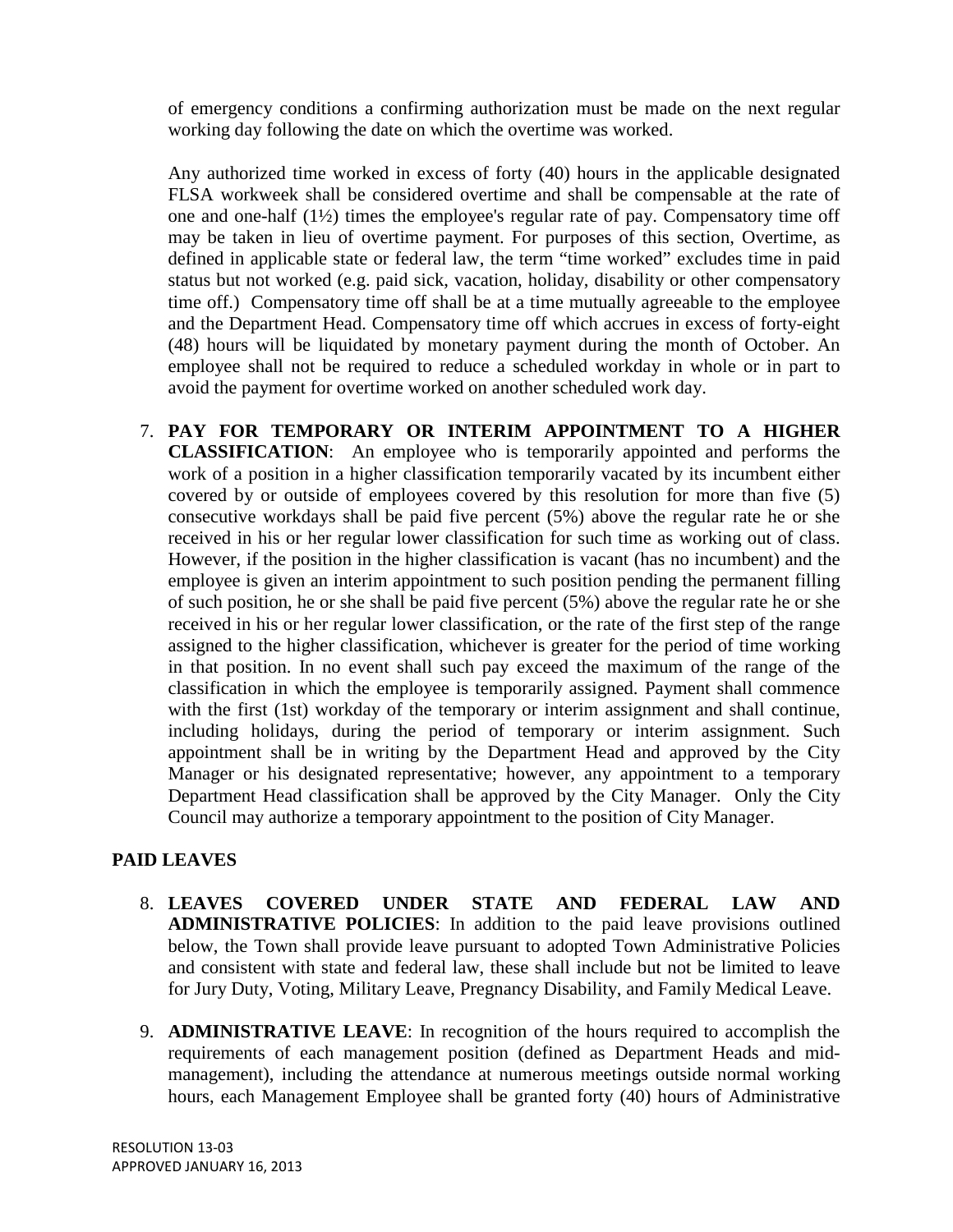Leave per fiscal year. Management employees may accumulate a maximum of 60 hours of Administrative Leave. No cash out of Administrative Leave shall be allowed. Administrative leave does not apply to non-management, confidential employees.

10. **HOLIDAYS**: The following holidays will be observed by all employees.

- January 1, New Year's Day
- Third Monday in January, Martin Luther King, Jr. Day
- Third Monday in February, President's Day
- Last Monday in May, Memorial Day
- July 4, Independence Day
- First Monday in September, Labor Day
- Second Monday in October, Columbus Day
- November 11, Veteran's Day
- Fourth Thursday in November, Thanksgiving Day
- Fourth Friday in November, Day after Thanksgiving Day
- December 25, Christmas Day

Additionally, employees shall receive a personal holiday on a date to be determined by the employee subject to the approval of the City Manager or his/her designee. This holiday will be credited to the employee's vacation bank each January.

If any of the regular holidays (excluding personal holidays) falls on a Saturday, the Friday preceding shall be observed as the holiday. If the holiday falls on a Sunday, the following Monday shall be observed as the holiday.

- 11. **VACATION LEAVE**: Except as limited by this section, all employees in full-time positions shall accrue Vacation Leave on each pay period prorated based on the following annual rates while in paid status:
	- Less than three years of service 80 hours per year.
	- Three years of service to eight years of service- 120 hours per year.
	- Eight years of service and above- 160 hours per year.

Vacation can only be accumulated to two times the employee's annual accrual rate, but not to exceed a total of 240 hours. If the employee's balance exceeds 240 hours, they shall not accrue any new vacation leave until their balance is 240 hours or less.

Employees shall be allowed to have the Town buy back accrued vacation once each fiscal year, with the approval of the City Manager, under the following terms:

- a) To be eligible to sell back vacation time, an employee must have a minimum balance of 60 hours of annual vacation accrual after any buy back.
- b) A maximum of five (5) days of buy back may be purchased by the Town per year per employee.
- c) Employees must request a vacation buy back prior to June1st of each year.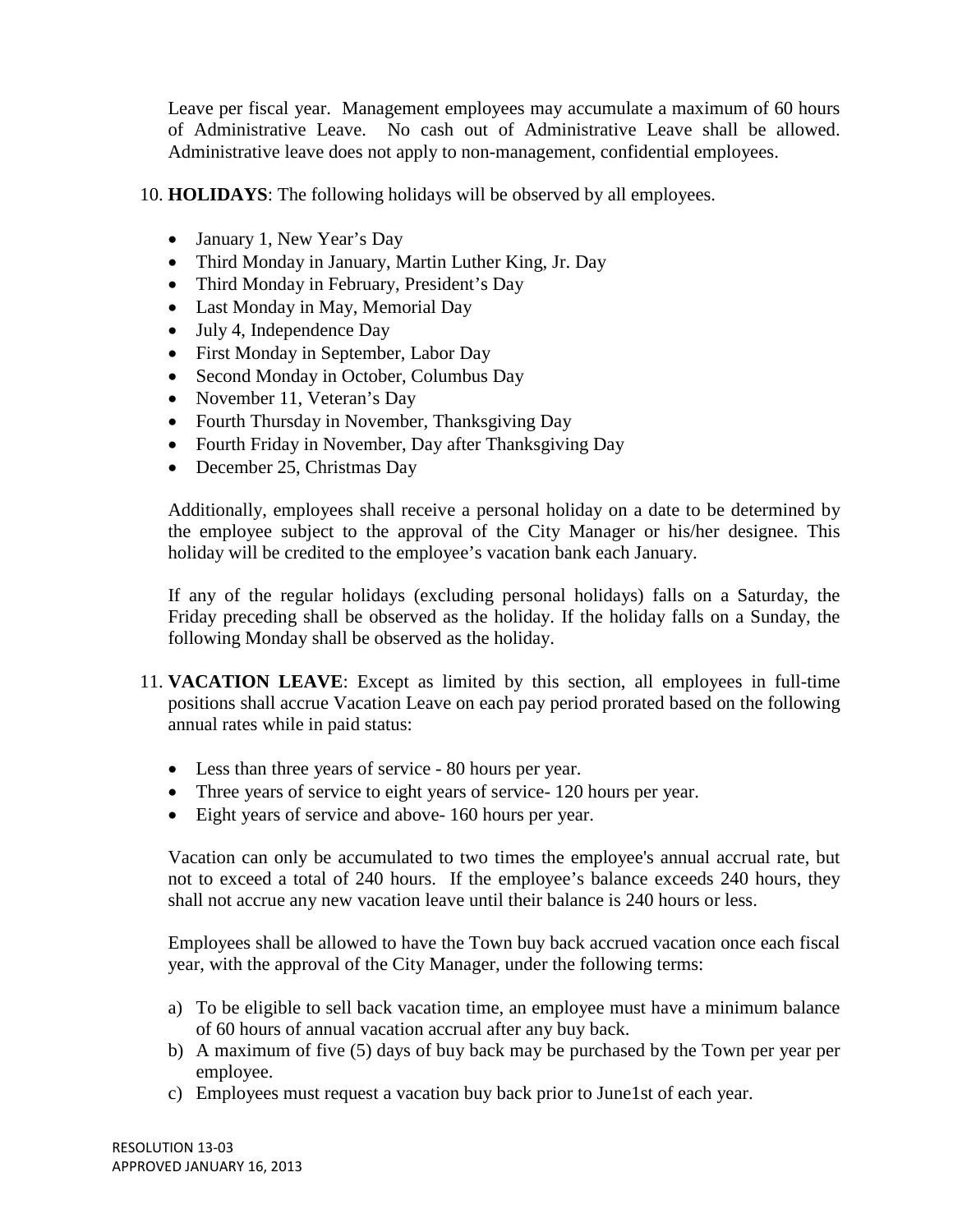- d) The vacation buy back program shall be suspended during any declared fiscal emergency.
- 12. **SICK LEAVE**: The Town shall provide each employee in paid status with paid sick leave at the rate of eight (8) hours per month (3.69 hours per pay period). There shall be a cap of 960 hours of sick leave accrual. For those employees whose balance now exceeds the cap, no further sick leave shall accrue until their balance is below the cap.

An employee may only use sick leave that has accrued prior to the current pay period. Sick leave is not cashed out upon separation. Probationary employees can earn and use sick leave.

13. **BEREAVEMENT LEAVE**: An employee shall be allowed paid leave for not more than five (5) working days when absent because a death has occurred in their immediate family as defined within the Town's Administrative Policies. .

### **BENEFIT PROGRAMS**

The following benefits are provided to employees covered by this resolution. Benefit programs are not considered vested rights and may be subject to change. It is the intent of this Resolution that covered employees receive the same general benefits as other employees in similar department units.

14. **PUBLIC EMPLOYEES' RETIREMENT SYSTEM**: All full-time employees are enrolled in the California Public Employees Retirement System (CalPERS), as amended by AB 340 of 2012, in lieu of Social Security coverage. All local miscellaneous employees hired before the effective date of this resolution shall continue to be enrolled in the 2% at 55 retirement benefit plan. The Town hereby creates a Tier 2 Local Miscellaneous Retirement Program applicable to all miscellaneous employees hired after the effective date of this resolution and following any required notice by CalPERS. Tier 2 employees shall be enrolled in the 2% at 62 retirement benefit plan and be subject to the three year average basis for determining the pension benefit levels. All Tier 2 local miscellaneous employees shall contribute the full required employee contribution.

All public safety employees covered by this resolution shall continue to be enrolled in the 3% at 50 retirement benefit plan subject to the highest one year of service. The Town hereby creates a Tier 2 Public Safety Employee Retirement Program applicable to public safety employees subject to this resolution. Any such public safety employee hired after the effective date of this resolution and following any required notice by CalPERS, shall be enrolled in the 2.7% at 57 retirement benefit plan, and be subject to the highest three years average basis for determining the pension benefit level. All Tier 2 public safety employees shall contribute the full required employee contribution.

The Town will continue to offer the voluntary salary reduction option offered by Section 414H2 of the IRS Code and the Public Employees Retirement System.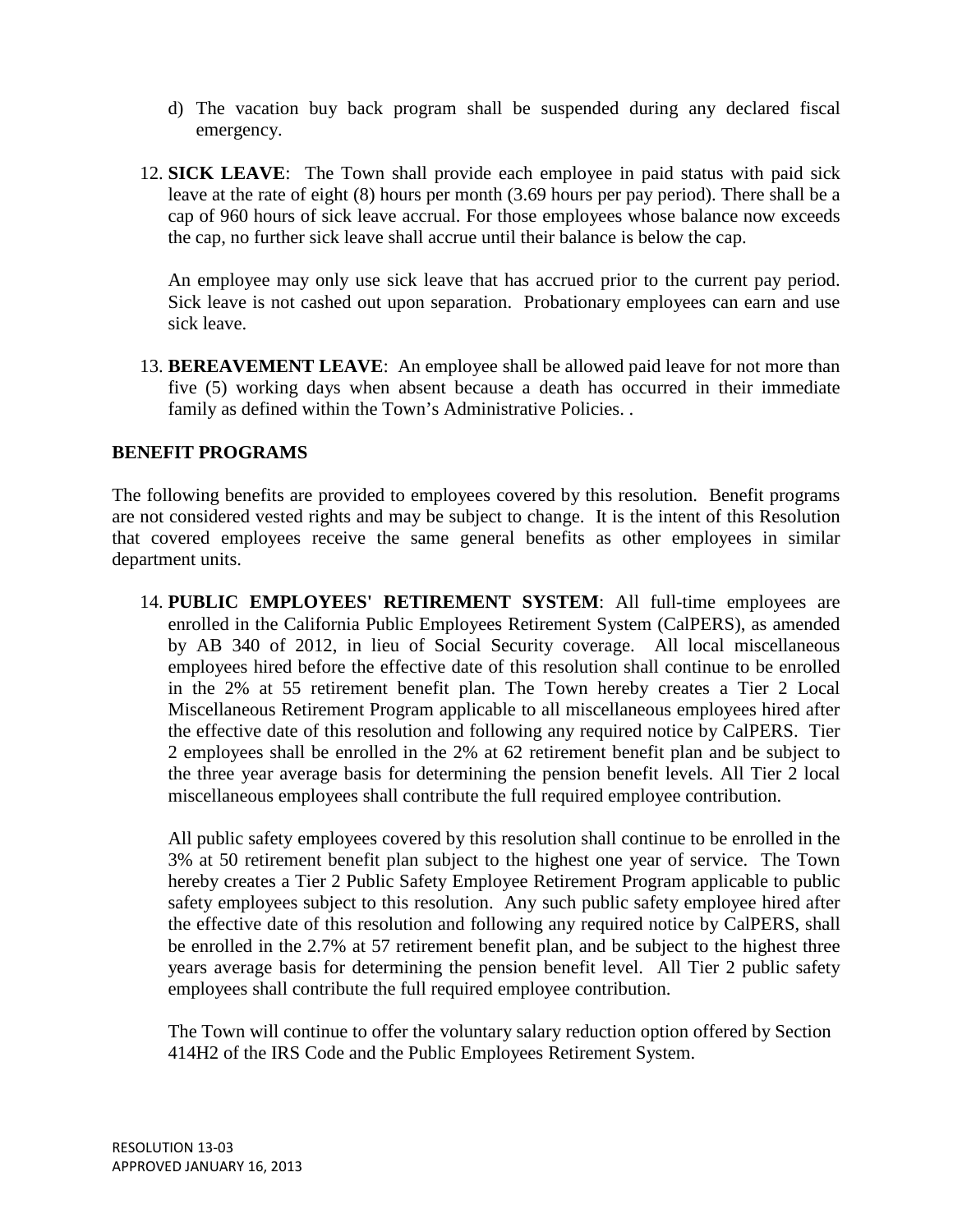RETIREMENT CONTRIBUTIONS: Effective July 1, 2013, all Tier 1 local miscellaneous and local safety employees shall assume payment of the full required employee retirement contribution

- 15. **HEALTH PLAN CONTRIBUTIONS**: The Town provides medical and hospitalization care benefits though the CalPERS Health Plan Program to the extent not supplanted by any mandated federal health coverage plan. For any CalPERS Health Plan Program, the Town shall pay the minimum amount required by law toward the monthly premium for hospital and medical care benefits under the CalPERS (PEMHCA) Health Plan referred to as the minimum employer contribution (MEC), currently the sum of \$112 per month. Any remaining premium shall be paid by the employee either through the Section 125 Plan (cafeteria flex-plan described below) or payroll deduction or a combination thereof unless replaced by a federally mandated health coverage plan. The Town reserves the right to modify the health insurance programs offered to its employees.
- 16. **DOMESTIC PARTNER COVERAGE**: The Town will provide domestic partner medical coverage to the extent and in the manner which CalPERS health plan carriers or federal law allow for the domestic partner's enrollment.

## 17. **IRC SECTION 125 FLEXIBLE BENEFIT PLAN**:

A. The Town will continue to provide a Flexible Benefits plan, subject to the requirements and availability of Internal Revenue Code Section 125, allowing employees to use pre-tax compensation for PEMHCA medical premiums, eligible dependent care expenses, eligible uninsured medical expenses, or a combination thereof.

B. Effective January 1, 2013, the Town shall contribute each month up to the amounts listed below, based on the employee's level of medical plan enrollment, to each active employee's IRC section 125 Cafeteria Flex Plan account. The benefit allowance is to be used to offset the costs of the employer provided medical, dental and vision insurance premiums. An employee may not use the allowance for other reasons. These amounts may be adjusted by the City Council in superseding resolutions. Provisions of the Cafeteria Flex Plan shall be set forth by resolution of the City Council as soon as practical after adoption of this Resolution to clarify and implement the specifics of the plan which is outlined herein.

- \$750 for employee only,
- \$1400 for employee plus one dependent,
- \$1600 for employee and two or more dependents

C. Any increases to premiums by providers will not cause the benefit allowance contributions above to be modified.

D. Any amount remaining after the Employee has designated the portions of his or her IRC Section125 plan contribution amount for the purposes described in this section above at the end of the program year will be deemed forfeited.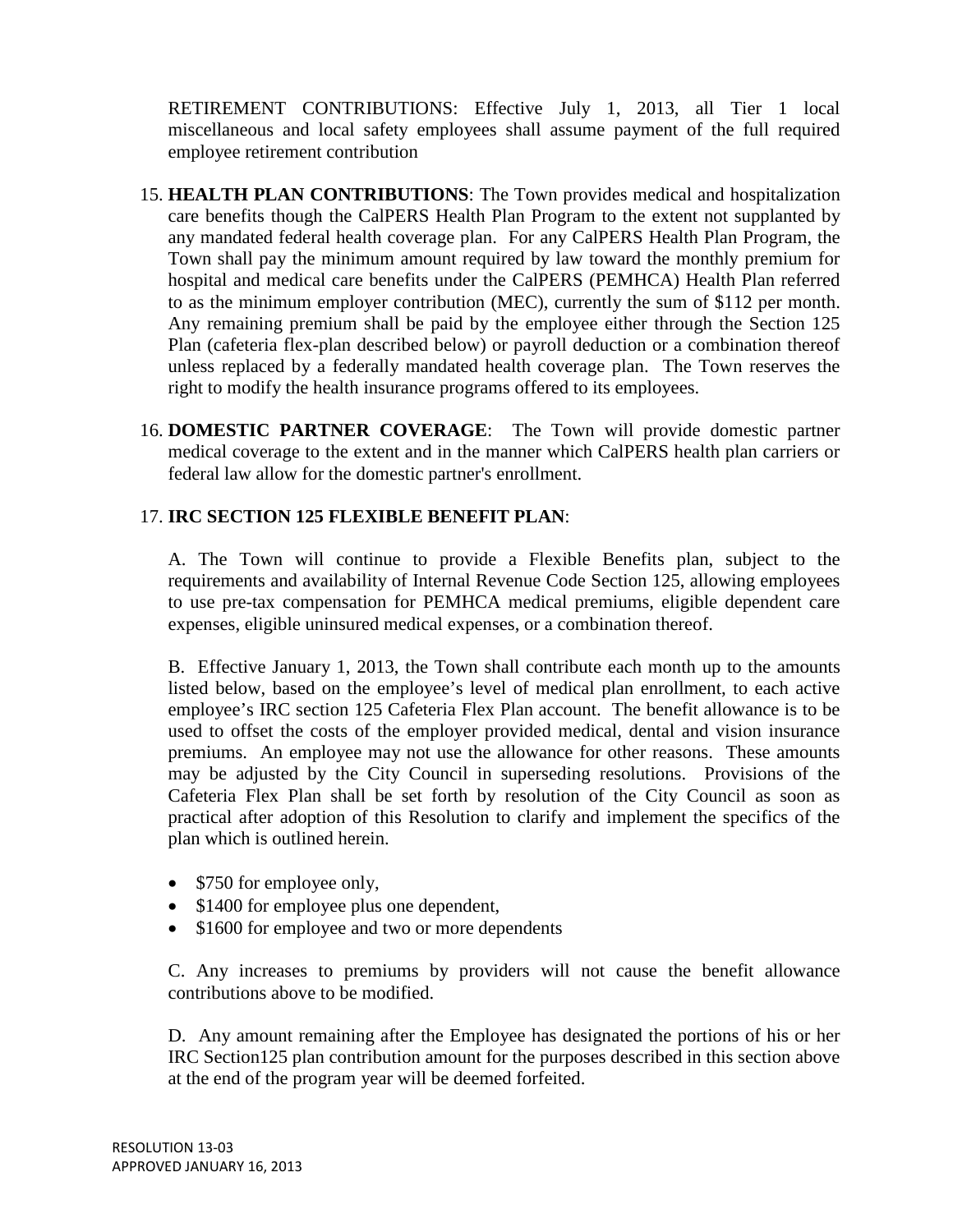E. Any Employee that enrolls in a Medical, Dental or Vision plan that has a higher premium than the benefit allowance, as stated above, will pay the difference via pre-tax payroll deductions.

F. Procedures for the administration of the Section 125 Plan shall be determined by the Town. The Town shall assume the administrative cost for the Plan.

18. **ALTERNATE MEDICAL BENEFIT PROGRAM**: Eligible employees who are covered by health insurance coverage through their spouse or other source with benefits comparable to those provided through Town sponsored plans may waive or decline coverage under the Town sponsored plans. The employee must provide proof of medical insurance to the Town. The Town will pay such employee the lesser of 50% of the benefit contribution for which the employee is eligible or \$300 per month, unless this provision is removed pursuant to compliance with any federally mandated healthcare program.

Re-enrollment in the Town sponsored CalPERS (PEMHCA) Plan is subject to the limitations and exclusions time period instituted by CalPERS. Employees are eligible to reenroll during the CalPERS open enrollment period. Upon the effective date of reenrollment, payments pursuant to this section cease.

19. **RETIREE MEDICAL**: Current employees shall receive retirement medical benefits as provided under the contract in effect when they were hired.

The Town's maximum contribution for retiree medical, for employees who are hired after July 1, 2009, but prior to the effective date of this resolution, shall be the Employee Only rate for Kaiser.

Employees hired after the effective date of this resolution shall not be entitled to Townpaid retiree medical beyond the monthly minimum contribution rate.

**LIFE INSURANCE**: The Town will provide employees paid term life/accidental death and dismemberment insurance in the following amounts:

Non-Management Confidential: \$50,000 Department Head & Mid-Management: \$100,000 Police Chief & Police Lieutenant: \$140,000

- 20. **EMPLOYEE ASSISTANCE PLAN**: The Town will continue its program for psychological counseling to covered employees and dependents, with total Town expenditures not to exceed \$3,000 per employee and family visits in any fiscal year for payment of up to six professional psychological sessions each year. Operation of the Employee Assistance Plan is subject to the City Council's funding of the plan within any fiscal year budget.
- 21. **LONG TERM DISABILITY INSURANCE (LTD)**: Coverage for this Town-paid insurance is up to 67% of monthly earnings to a maximum of \$6,000 per month. This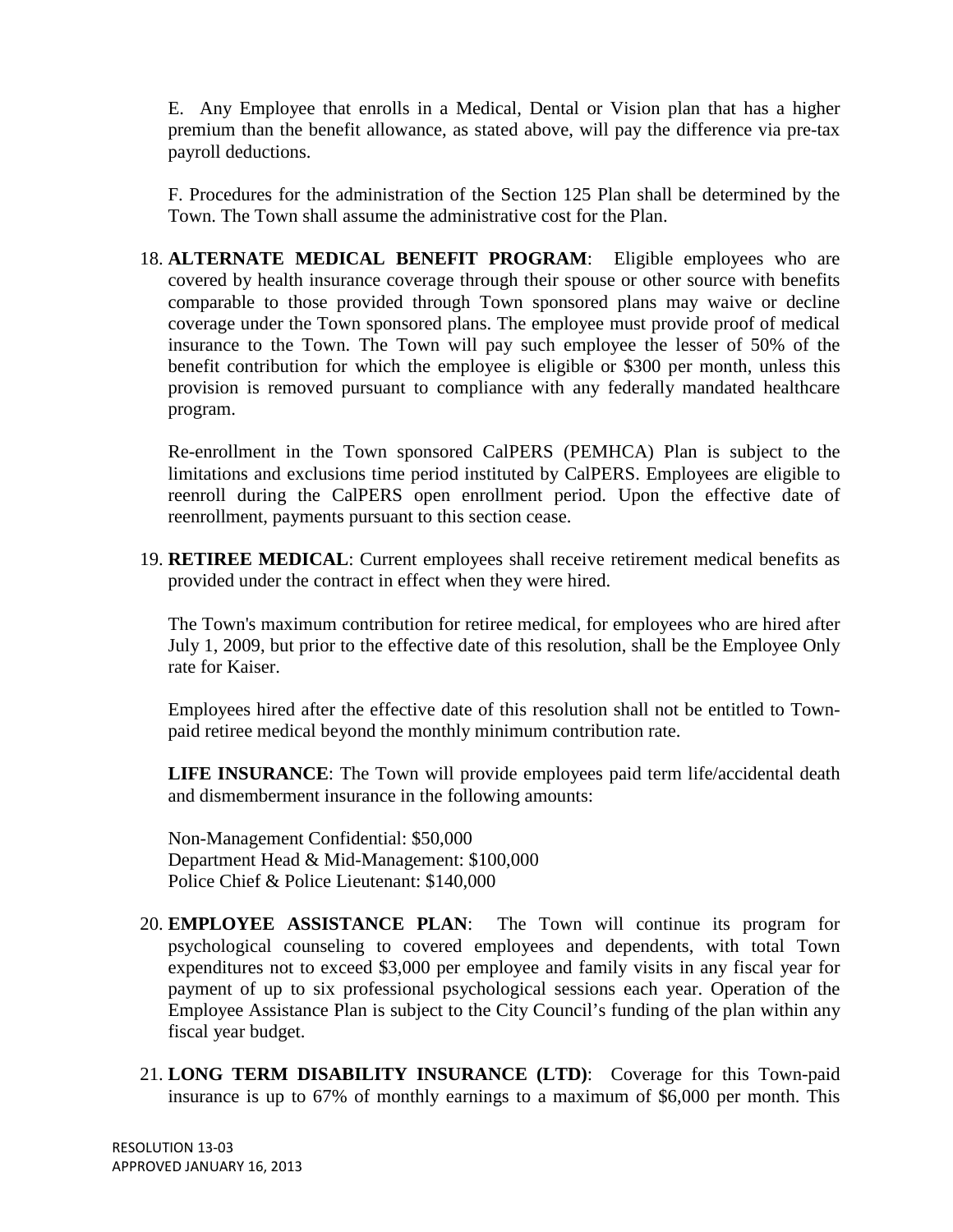insurance becomes effective the first day of the month following date of employment subject to the terms and provisions contained in the policy. The waiting period following a disabling event is sixty (60) days. An employee does not accrue sick or vacation leave while on Long Term Disability absence.

- 22. **DEFERRED COMPENSATION**: Employees are eligible to participate in Deferred Compensation Plans offered by the Town.
- **23. SHORT-TERM DISABILITY INSURANCE (STD)**: Town-paid Short Term Disability Insurance can only be utilized after an employee has exhausted all of their available sick leave. The benefit is an amount equal to 70% of the employee's weekly earnings to a maximum of \$500 per week.
- 24. **FLEXIBLE SPENDING PLAN**: Regular full-time employees may enroll in this IRC section 125 plan and take advantage of tax benefits as they pertain to medical and dependent care. Employees enroll upon employment and annually thereafter in the month of January.
- 25. **AUTOMOBILE PROVISION/MILEAGE REIMBURSEMENT**: Employees provided with a Town vehicle for the purposes of commuting to and from work and/or for use while on duty shall not be eligible for mileage reimbursement. Employees required to use their personal vehicle in the performance of their job will be compensated for mileage at the current Internal Revenue Service rate.
- 26. **TUITION REIMBURSEMENT**: The Town shall establish an \$8,000 annual educational reimbursement fund. The Town will reimburse employees who successfully complete courses approved in advance by the City Manager that will be beneficial to the employee in the course and scope of their job, in an amount up to \$1,000 per employee per fiscal year until the fund is depleted. Operation of the tuition reimbursement program is subject to the City Council's funding of the program within any fiscal year budget.
- 27. **WORKERS' COMPENSATION INSURANCE**: The Town shall provide Workers' Compensation Insurance as required by law with the premiums paid entirely by the Town.
- 28. **GENERAL PROVISIONS**: It is understood that federal law, state law, Town ordinances, Town Personnel Rules and Procedures, written departmental policies, and written administrative policies determine procedures and policies relating to the terms and conditions of employment, except as provided by this Resolution. Any and all prior provisions applicable to the positions covered under this Resolution that are contained in any but the aforementioned sources and in this Resolution are hereby declared null and void.
- 29. **DURATION**: Upon adoption, this Resolution shall be effective July 1, 2013.